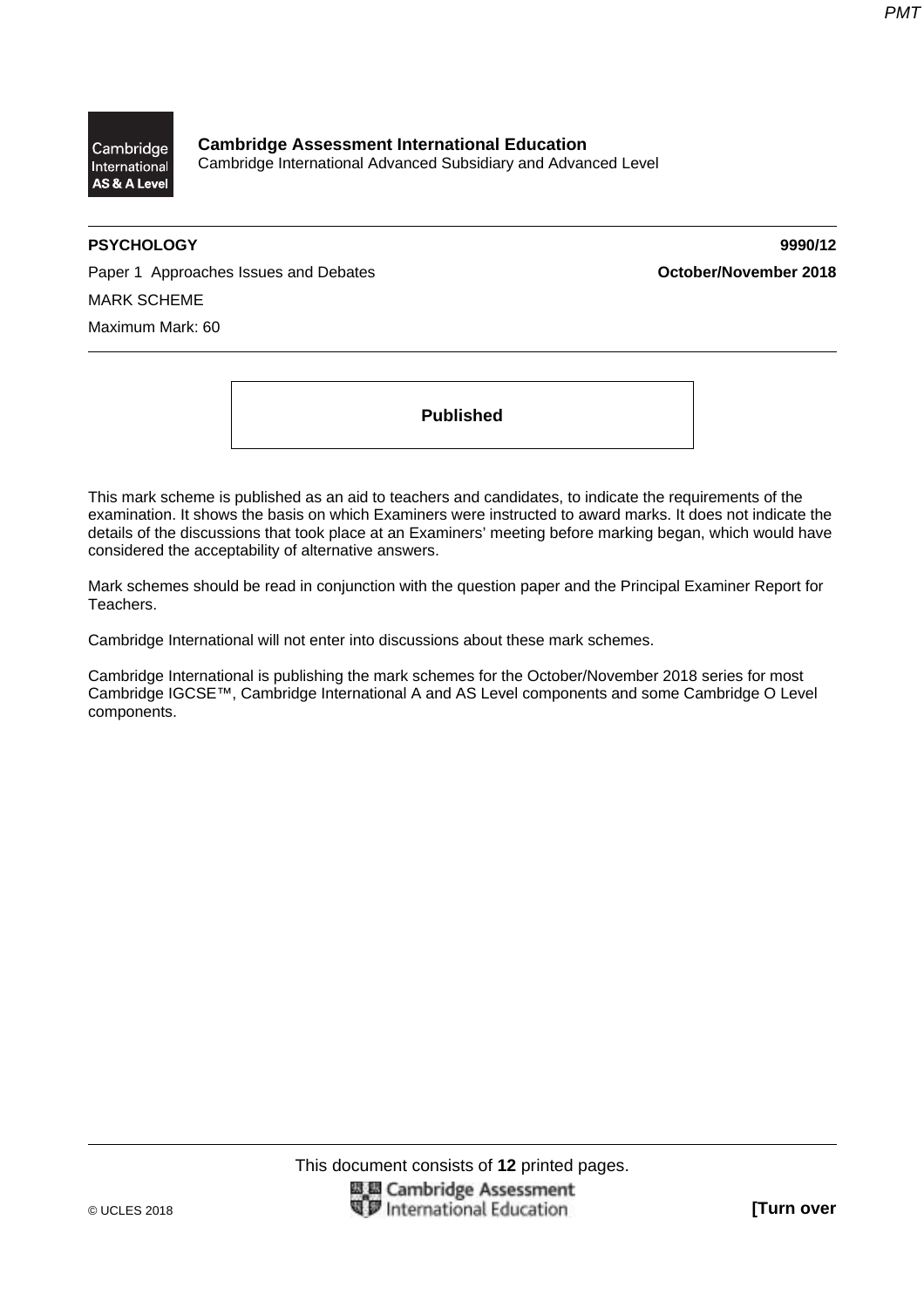## **Generic Marking Principles**

These general marking principles must be applied by all examiners when marking candidate answers. They should be applied alongside the specific content of the mark scheme or generic level descriptors for a question. Each question paper and mark scheme will also comply with these marking principles.

GENERIC MARKING PRINCIPLE 1:

Marks must be awarded in line with:

- the specific content of the mark scheme or the generic level descriptors for the question
- the specific skills defined in the mark scheme or in the generic level descriptors for the question
- the standard of response required by a candidate as exemplified by the standardisation scripts.

GENERIC MARKING PRINCIPLE 2:

Marks awarded are always **whole marks** (not half marks, or other fractions).

GENERIC MARKING PRINCIPLE 3:

Marks must be awarded **positively**:

- marks are awarded for correct/valid answers, as defined in the mark scheme. However, credit is given for valid answers which go beyond the scope of the syllabus and mark scheme, referring to your Team Leader as appropriate
- marks are awarded when candidates clearly demonstrate what they know and can do
- marks are not deducted for errors
- marks are not deducted for omissions
- answers should only be judged on the quality of spelling, punctuation and grammar when these features are specifically assessed by the question as indicated by the mark scheme. The meaning, however, should be unambiguous.

GENERIC MARKING PRINCIPLE 4:

Rules must be applied consistently e.g. in situations where candidates have not followed instructions or in the application of generic level descriptors.

GENERIC MARKING PRINCIPLE 5:

Marks should be awarded using the full range of marks defined in the mark scheme for the question (however; the use of the full mark range may be limited according to the quality of the candidate responses seen).

GENERIC MARKING PRINCIPLE 6:

Marks awarded are based solely on the requirements as defined in the mark scheme. Marks should not be awarded with grade thresholds or grade descriptors in mind.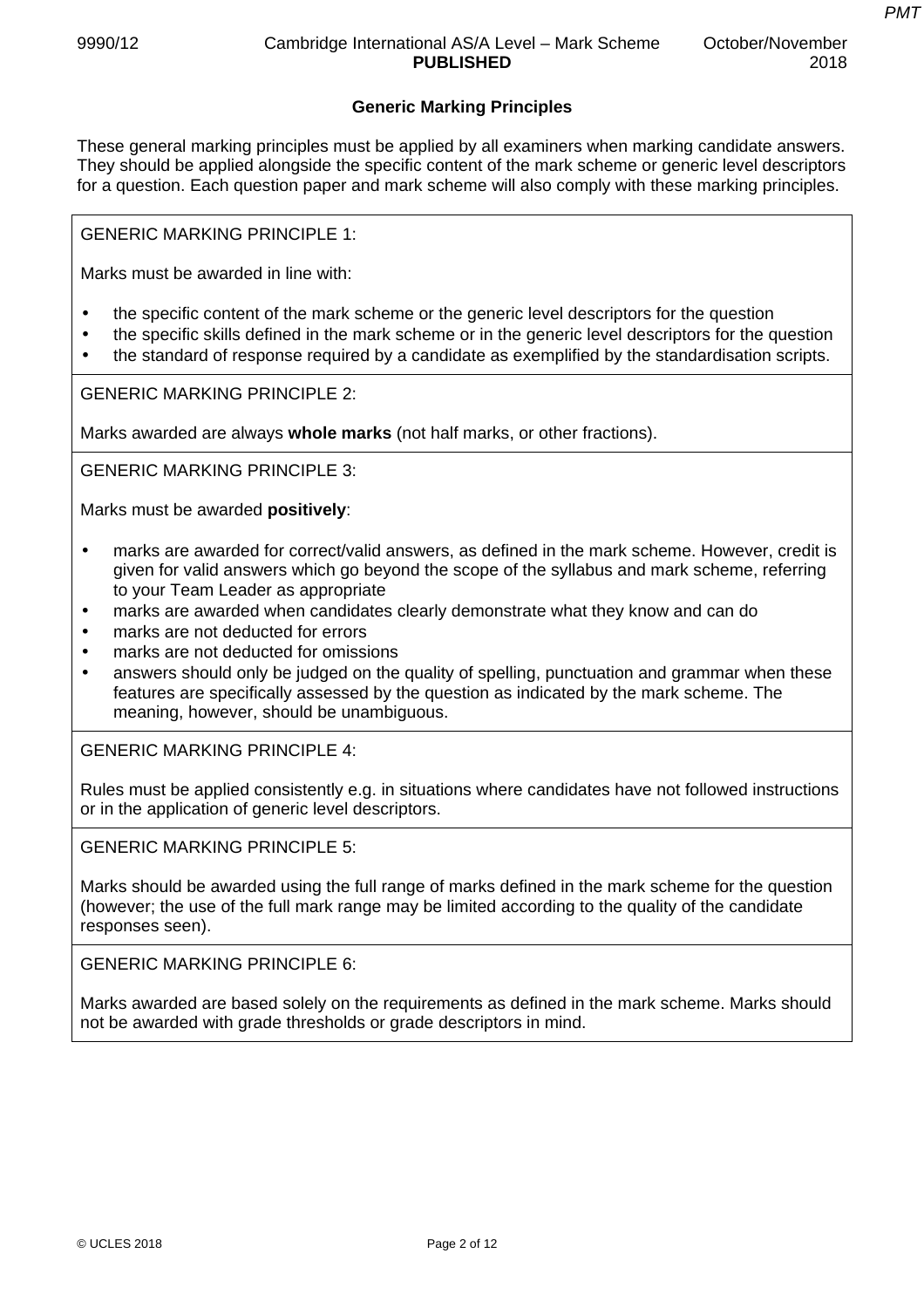2018

#### 9990/12 Cambridge International AS/A Level – Mark Scheme **PUBLISHED** October/November

| Question | <b>Answer</b>                                                                                                                                                                      | <b>Marks</b> |
|----------|------------------------------------------------------------------------------------------------------------------------------------------------------------------------------------|--------------|
| 1(a)     | From the Pepperberg study (parrot learning):                                                                                                                                       |              |
|          | State one question that Alex the parrot was asked during the training phase of the study.                                                                                          |              |
|          | 1 mark for correct answer                                                                                                                                                          |              |
|          | What's same?<br>What's different?                                                                                                                                                  |              |
| 1(b)     | Probes trials were done as part of the study.                                                                                                                                      |              |
|          | Give an example of an object that would be presented at the same time as a blue wooden triangle, during a Probes<br>trial.                                                         |              |
|          | 1 mark for a correct example                                                                                                                                                       |              |
|          | e.g.<br>Yellow wooden triangle;<br>Blue wooden square etc.                                                                                                                         |              |
| 1(c)     | Outline one ethical guideline that would have been important for Pepperberg to consider when designing this<br>study.                                                              | $\mathbf{2}$ |
|          | 1 mark for naming the guideline and 1 mark for description                                                                                                                         |              |
|          | e.g.<br>Replacement (1 mark). The research team need to have considered alternatives like video footage (1 mark).                                                                  |              |
|          | Numbers (of animals) (1 mark). The research team need to use the minimum amount of animals necessary to fulfil the aim/it<br>was only one parrot in the Pepperberg study (1 mark). |              |
|          | Replacement (1 mark). The research team should consider using footage from wild/zoos as evidence or computer<br>simulations (1 mark).                                              |              |
|          | Deprivation (1 mark). The research team should not withhold food/basic needs to test social behaviour (1 mark).                                                                    |              |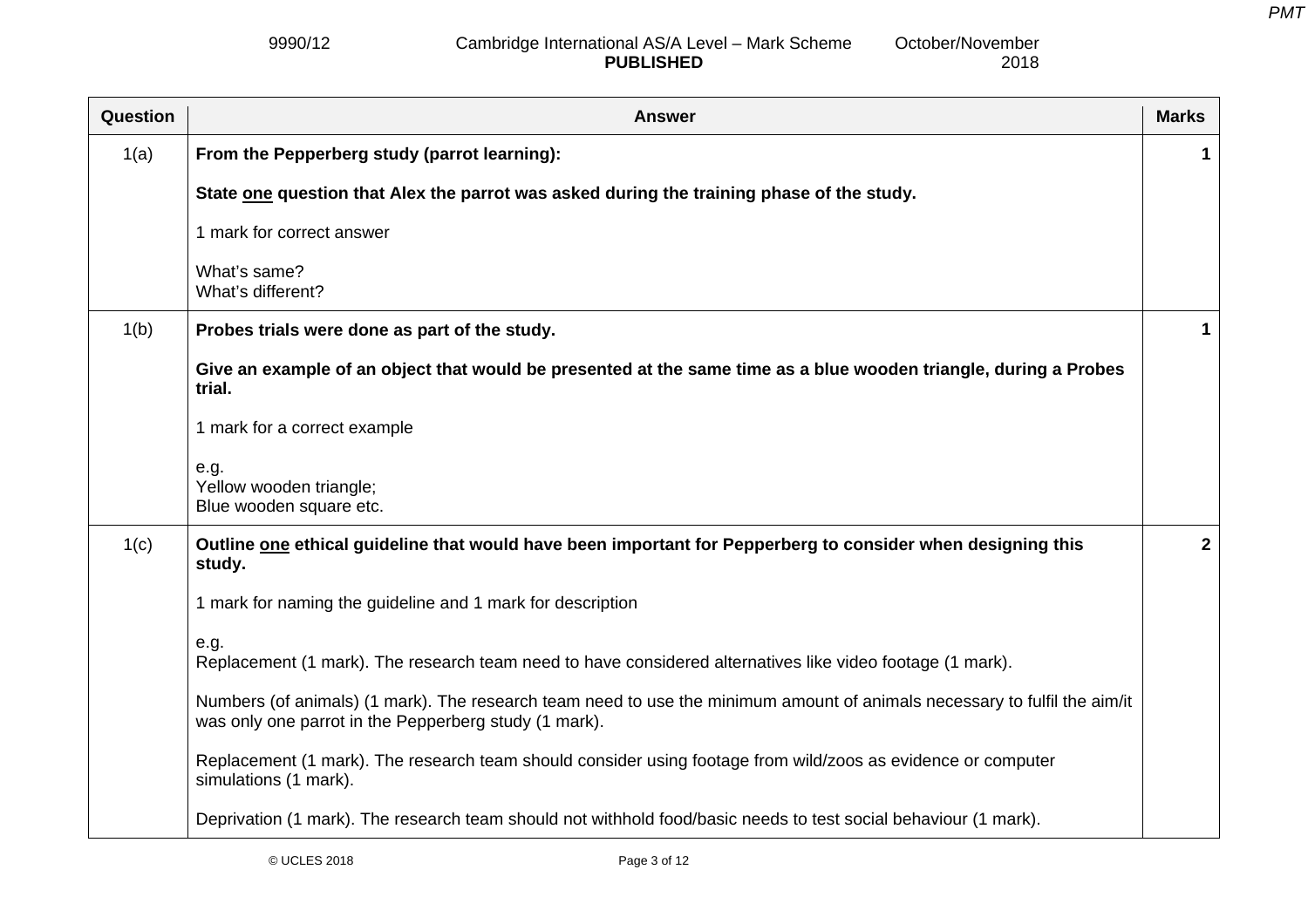9990/12 Cambridge International AS/A Level – Mark Scheme **PUBLISHED** October/November

2018

| Question | <b>Answer</b>                                                                                                                                                                                                                                                                                                                                                                                                                        | <b>Marks</b> |
|----------|--------------------------------------------------------------------------------------------------------------------------------------------------------------------------------------------------------------------------------------------------------------------------------------------------------------------------------------------------------------------------------------------------------------------------------------|--------------|
| 2(a)     | Describe the theory that Baron-Cohen et al. were testing with their 'Reading the Mind in the Eyes' Test.                                                                                                                                                                                                                                                                                                                             | 3            |
|          | 1 mark for correct point x3                                                                                                                                                                                                                                                                                                                                                                                                          |              |
|          | Theory of Mind (1 mark)<br>This refers to our ability to attribute mental states to ourselves and others;<br>These can be desires, emotions etc.;<br>The person can put themselves in the position of someone else;<br>It is also about how we use this knowledge to explain and predict the actions of other people;<br>We use this knowledge to understand that people may have different ideas and hold different emotions to us; |              |
| 2(b)     | Identify one problem with the original 'Reading the Mind in the Eyes' Test, as identified by Baron-Cohen et al.                                                                                                                                                                                                                                                                                                                      | 1            |
|          | 1 mark for identifying one of the problems.                                                                                                                                                                                                                                                                                                                                                                                          |              |
|          | Forced choice of two items;<br>Basic and complex mental states;<br>'Eye direction';<br>More female pairs (of eyes);<br>Two choices semantic opposites;<br>Comprehension problems/no glossary;<br>Ceiling effect;<br>Too narrow range of scores                                                                                                                                                                                       |              |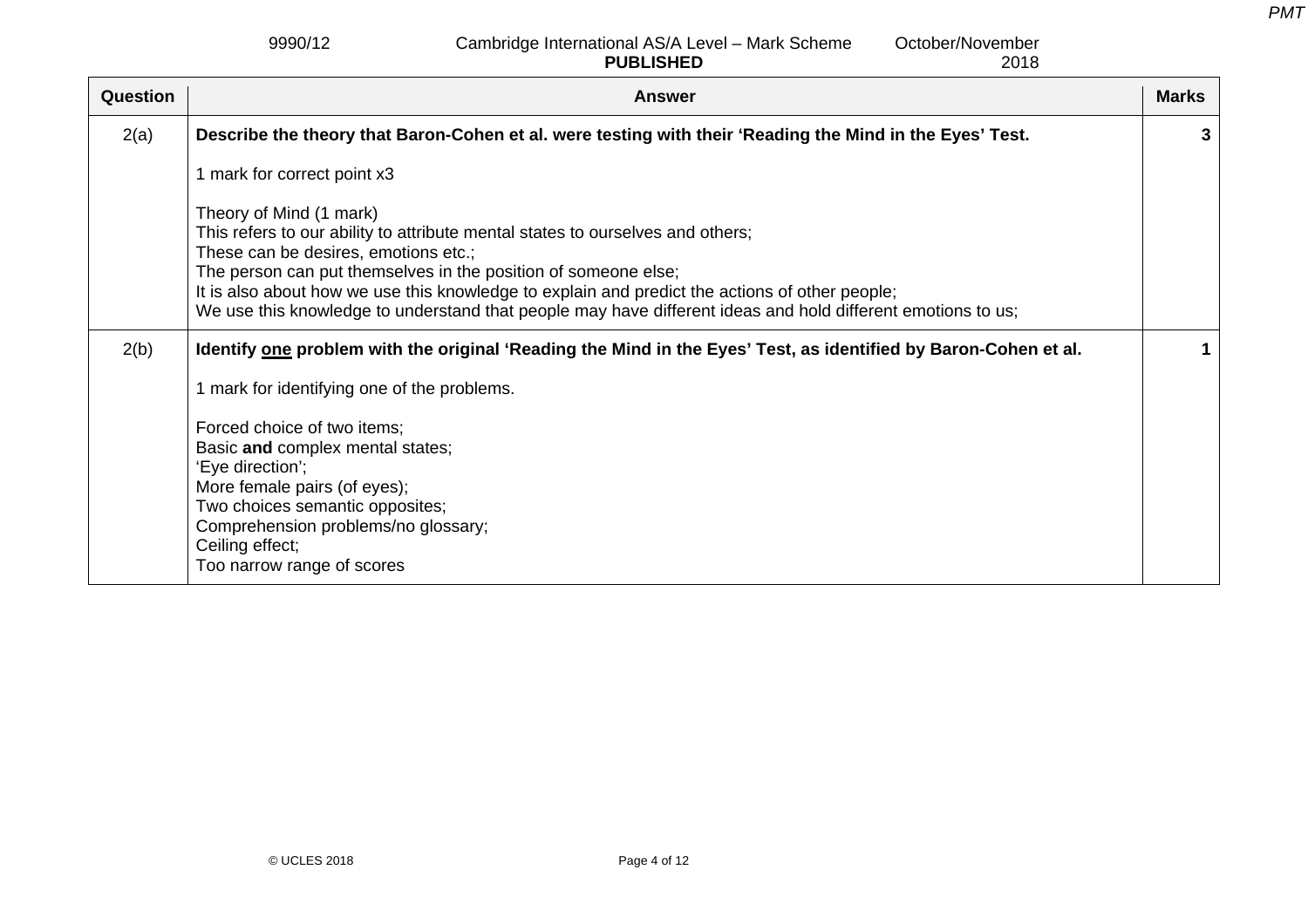### 9990/12 Cambridge International AS/A Level – Mark Scheme **PUBLISHED**

| <b>Question</b> | <b>Answer</b>                                                                                                                                                                                                                                                                        | <b>Marks</b> |
|-----------------|--------------------------------------------------------------------------------------------------------------------------------------------------------------------------------------------------------------------------------------------------------------------------------------|--------------|
| 3               | Outline the procedure used in the Andrade study for a participant who was in the doodling condition.                                                                                                                                                                                 |              |
|                 | mark per correct point x4                                                                                                                                                                                                                                                            |              |
|                 | They were recruited after completing a different/unrelated study;<br>They were taken into a visually dull room;<br>They were asked to listen to a tape recording of a telephone message;                                                                                             |              |
|                 | (Whilst listening) they were asked to shade in the squares and circles (on a piece of paper given to them);                                                                                                                                                                          |              |
|                 | They were told it does not matter how neat/how quickly as it is to relieve the boredom;                                                                                                                                                                                              |              |
|                 | They had been instructed to write down the names of the party-goers;<br>After a minute of talking with the experimenter they were then asked to write down the names of the party-goers or the<br>places;<br>They had not been told about the test on places/it was a surprise test. |              |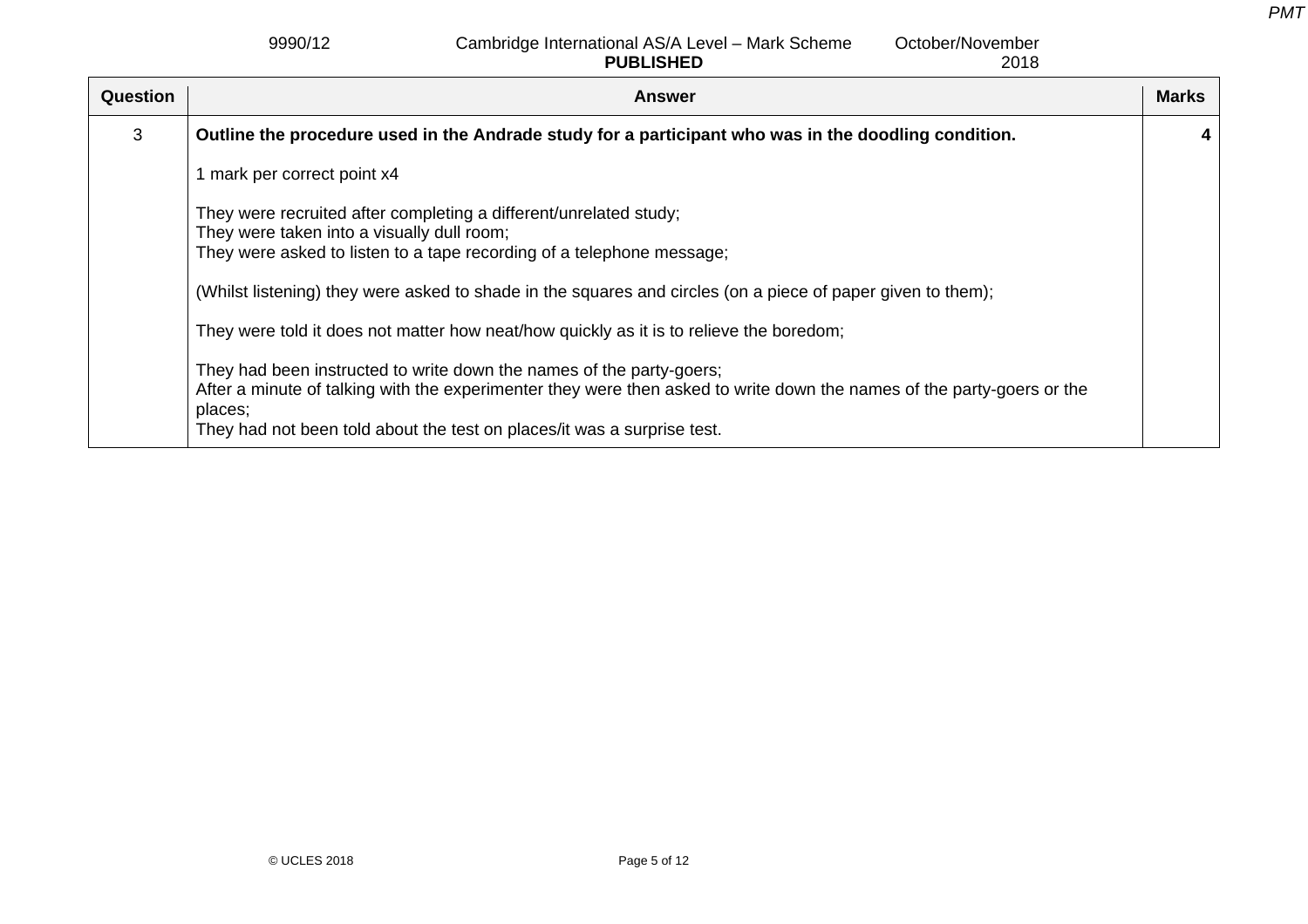#### 9990/12 Cambridge International AS/A Level – Mark Scheme **PUBLISHED** October/November

|                 | <b>PUBLISHED</b><br>2018                                                                                                                                                                                                                                                        |              |
|-----------------|---------------------------------------------------------------------------------------------------------------------------------------------------------------------------------------------------------------------------------------------------------------------------------|--------------|
| <b>Question</b> | <b>Answer</b>                                                                                                                                                                                                                                                                   | <b>Marks</b> |
| 4(a)            | Describe the task that chimpanzees needed to solve in the Yamamoto et al. study (chimpanzee helping).                                                                                                                                                                           | $\mathbf{2}$ |
|                 | 1 mark per correct point x2                                                                                                                                                                                                                                                     |              |
|                 | A chimpanzee had to select and transfer an appropriate tool to another chimpanzee (1 mark) so he/she could solve a task<br>to obtain juice (reward) (1 mark).                                                                                                                   |              |
| 4(b)            | Outline one way in which this study has real world application for children.                                                                                                                                                                                                    | $\mathbf{2}$ |
|                 | 1 mark – partial answer, 1 mark – full answer                                                                                                                                                                                                                                   |              |
|                 | e.g.<br>Could be useful for teachers (1 mark). They can teach children about altruism/empathy by creating a similar task for children<br>to complete (1 mark). They could show footage from the study to show children how helping behaviour is 'good' (alternative<br>1 mark). |              |
|                 | We can improve children's social interactions/helping skills by using a targeted game (1 mark).                                                                                                                                                                                 |              |
|                 | Children can be taught about altruism/empathy (1 mark)/we can educate children to give help even when it is not asked for<br>$(1$ mark).                                                                                                                                        |              |

| <b>Question</b> | Answer                                                                                                                                                                                                                                                                                                                                                                                                          | <b>Marks</b>            |
|-----------------|-----------------------------------------------------------------------------------------------------------------------------------------------------------------------------------------------------------------------------------------------------------------------------------------------------------------------------------------------------------------------------------------------------------------|-------------------------|
| 5               | Describe the procedure used by Dement and Kleitman (sleep and dreams) to collect data about dream recall.                                                                                                                                                                                                                                                                                                       | $\overline{\mathbf{4}}$ |
|                 | mark per correct point x4                                                                                                                                                                                                                                                                                                                                                                                       |                         |
|                 | An (ordinary) doorbell sound was used to wake participants;<br>It was placed near the bed;<br>The participant had to speak into a recording device (next to the bed);<br>They had to state if they had dreamed (or not);<br>If they had then they had to speak about the content;<br>Sometimes an experimenter would enter the room and ask them more questions;<br>The awakenings were done in REM/nREM sleep. |                         |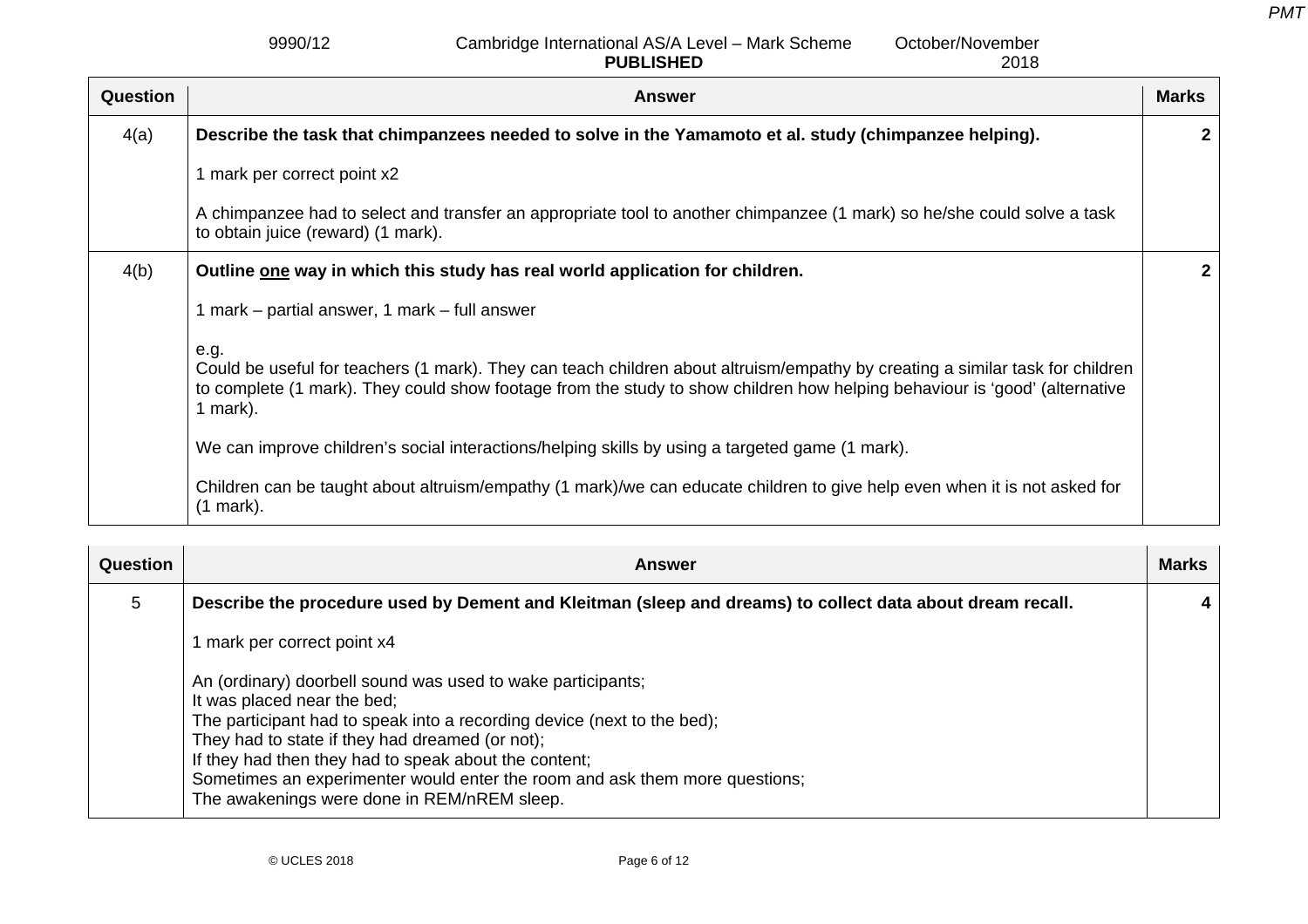2018

9990/12 Cambridge International AS/A Level – Mark Scheme **PUBLISHED**October/November

**Question Answer Marks 2016 19:00 Answer Marks 2016 19:00 Answer Marks 20:00 Answer Marks 20:00 Answer Marks 20:00** 6(a) **Describe two assumptions of the learning approach, using a different example for each assumption.**  1 mark per assumption, 1 mark per example (x2) e.g. Social Learning helps to explain changes in behaviour (1 mark). A child may watch an adult being aggressive and then copy that behaviour (1 mark). Stimulus-Response can explain behaviour (1 mark). In Classical Conditioning a dog may salivate after a bell has been rung (1 mark). We learn through operant conditioning/by consequence (1 mark). If a dog is given a treat to learn how to sit it is likely to repeat the behaviour (1 mark). **4** 6(b) **Explain how one finding from the Bandura et al. study supports one of the assumptions of the learning approach.**  1 mark – partial answer, 1 mark – full answer e.g. Boys were more likely to imitate physical aggression from a male model (1 mark). This supports the idea of SLT as the boys paid attention to the role model/imitated them/the behaviour (1 mark). The girls reproduced verbal aggression after observing a female model being verbally aggressive (1 mark). **2**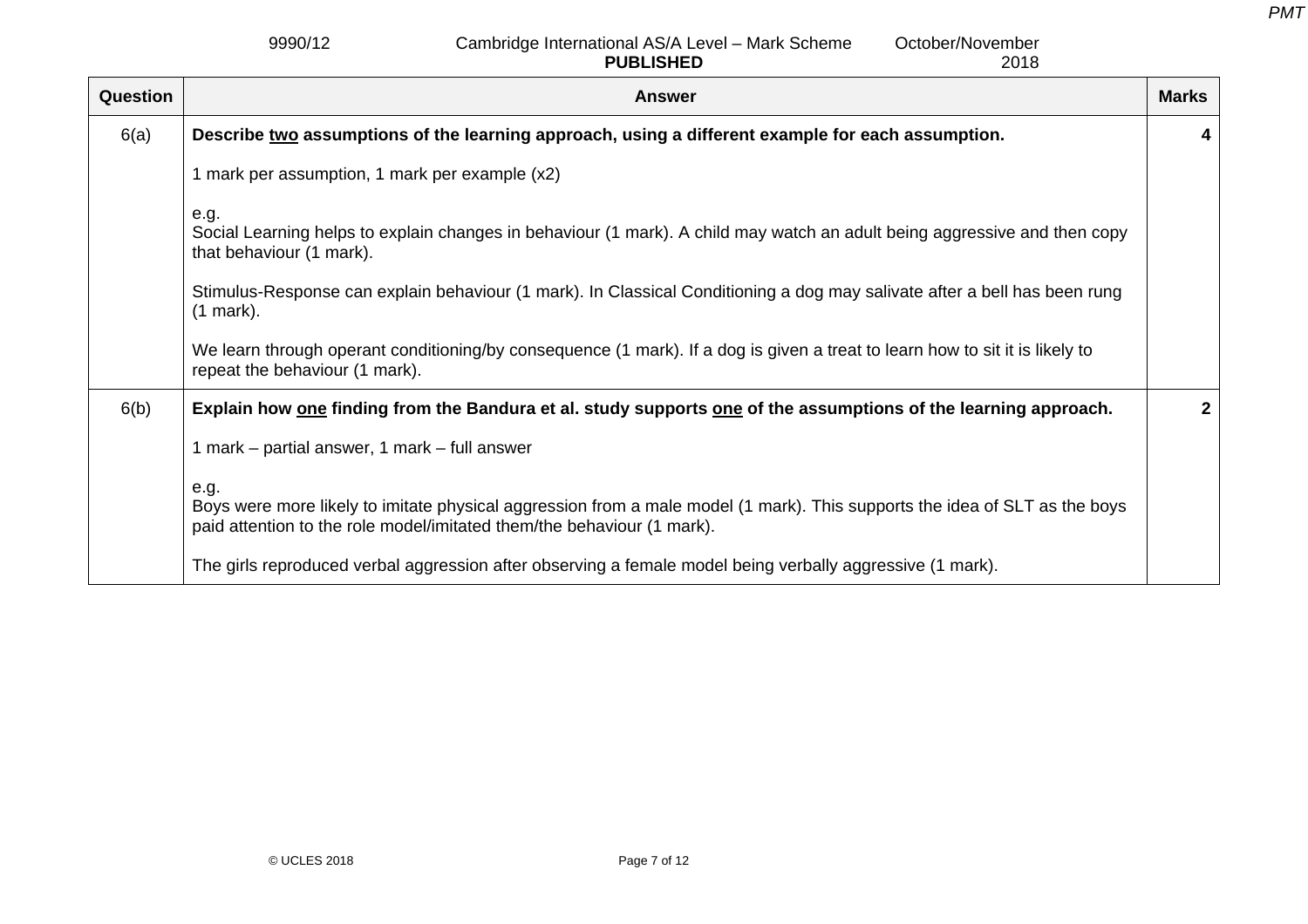9990/12 Cambridge International AS/A Level – Mark Scheme **PUBLISHED**

| <b>Question</b> | <b>Answer</b>                                                                                                                                                                                               | <b>Marks</b> |
|-----------------|-------------------------------------------------------------------------------------------------------------------------------------------------------------------------------------------------------------|--------------|
| 7(a)            | From the Schachter and Singer study (two factors in emotion):                                                                                                                                               | 1            |
|                 | Identify the sampling technique used in this study.                                                                                                                                                         |              |
|                 | 1 mark for correct answer                                                                                                                                                                                   |              |
|                 | Volunteer/self-selected;                                                                                                                                                                                    |              |
| 7(b)            | Describe how the sample was recruited in this study.                                                                                                                                                        | 3            |
|                 | 1 mark per correct point x3                                                                                                                                                                                 |              |
|                 | e.g.<br>The study was advertised to students who were part of a participant pool;<br>They were volunteers from introductory (psychology) classes / at Minnesota University;                                 |              |
|                 | They were to receive (two) extra points;<br>All (volunteers) were cleared with the Student Health Service;<br>This was to ensure no harmful effects.                                                        |              |
| 7(c)            | Outline one strength of the sampling technique as used in this study.                                                                                                                                       | $\mathbf 2$  |
|                 | 1 mark for strength, 1 mark for linking it to the study                                                                                                                                                     |              |
|                 | Volunteers tend to be more motivated and therefore are less likely to drop out of the study (1 mark). Therefore, the<br>participants were more likely to agree to the injection part of the study (1 mark). |              |
|                 | As they were volunteers there was no issue around giving informed consent (1 mark).                                                                                                                         |              |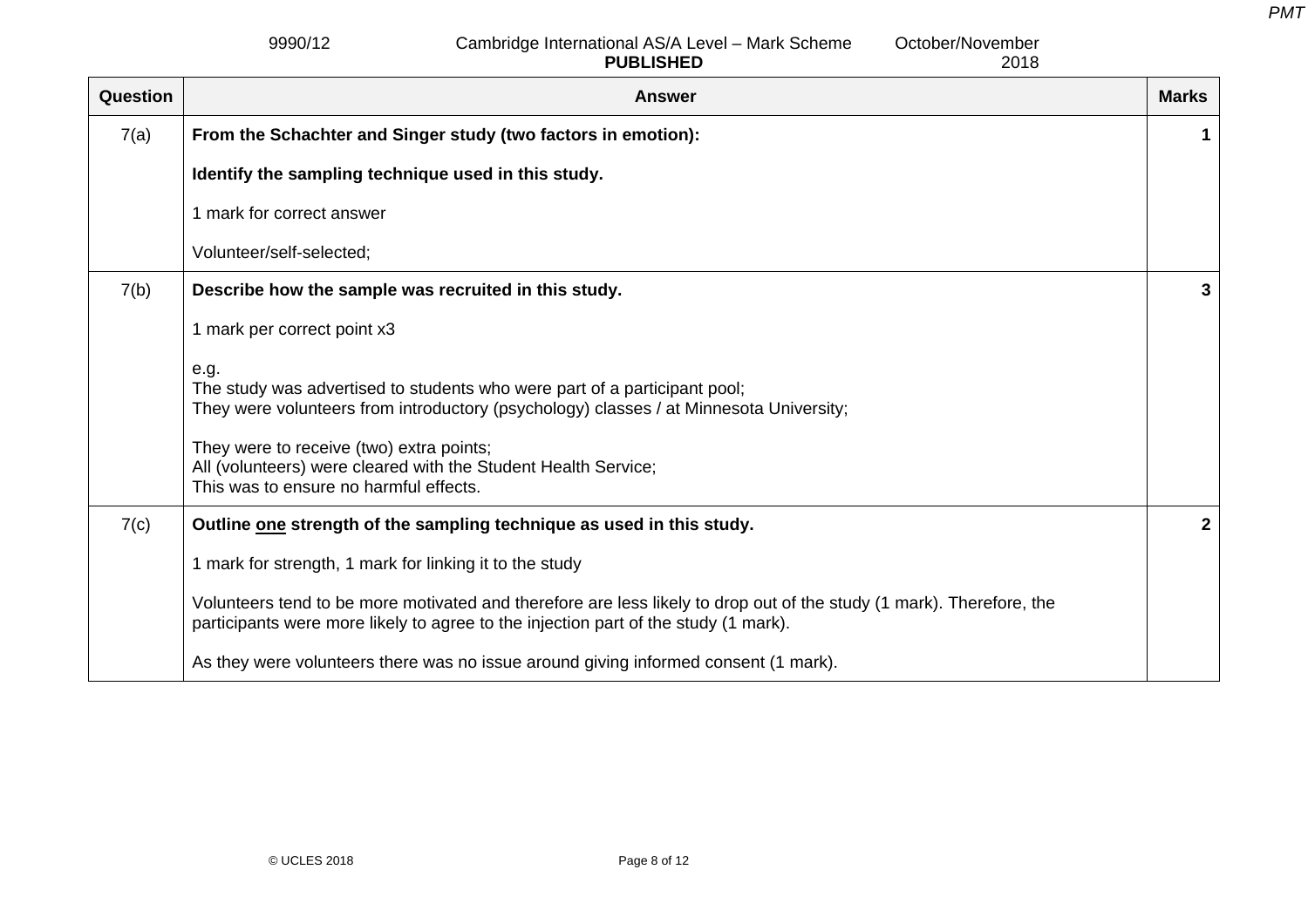9990/12 Cambridge International AS/A Level – Mark Scheme **PUBLISHED**

| Question | <b>Answer</b>                                                                                                                                                                                                            | <b>Marks</b>   |
|----------|--------------------------------------------------------------------------------------------------------------------------------------------------------------------------------------------------------------------------|----------------|
| 8(a)     | Two friends, Amar and Bo, are discussing the Milgram study (obedience) in terms of the debate about individual and<br>situational explanations.                                                                          | $\overline{2}$ |
|          | Outline the debate about individual and situational explanations in psychology.                                                                                                                                          |                |
|          | 1 mark for the individual side of the debate, 1 mark for the situational side of the debate                                                                                                                              |                |
|          | e.g.<br>The individual side refers to behaviours from factors within the person (dispositional) (e.g. personality)<br>The situational side refers to behaviour from factors in the external environment (e.g. home life) |                |
| 8(b)     | Bo believes the Milgram study supports the individual side of the debate but Amar believes it supports the<br>situational side of the debate.                                                                            | 4              |
|          | Outline why you think either Amar or Bo is correct using evidence from the study.                                                                                                                                        |                |
|          | 1 mark per point made x4                                                                                                                                                                                                 |                |
|          | e.g. Amar<br>All of the participants went to 300 V as a minimum voltage (1 mark). This could be due to the situation of having prods to<br>keep them going to this level of volts (1 mark).                              |                |
|          | The majority of participants obeyed the authority figure (to 450 V) (1 mark). This could be due to the situation of having an<br>authority figure/man in lab coat watching them (1 mark)                                 |                |
|          | e.g. Bo<br>All of the participants went to 300 V as a minimum voltage (1 mark). This could be due to a core personality people have<br>which makes them obedient (to a certain point) (1 mark).                          |                |
|          | Not all participants obeyed to the level of 450 V / some panicked / some remained calm (1 mark). This shows that different<br>people reacted differently which is individual (1 mark).                                   |                |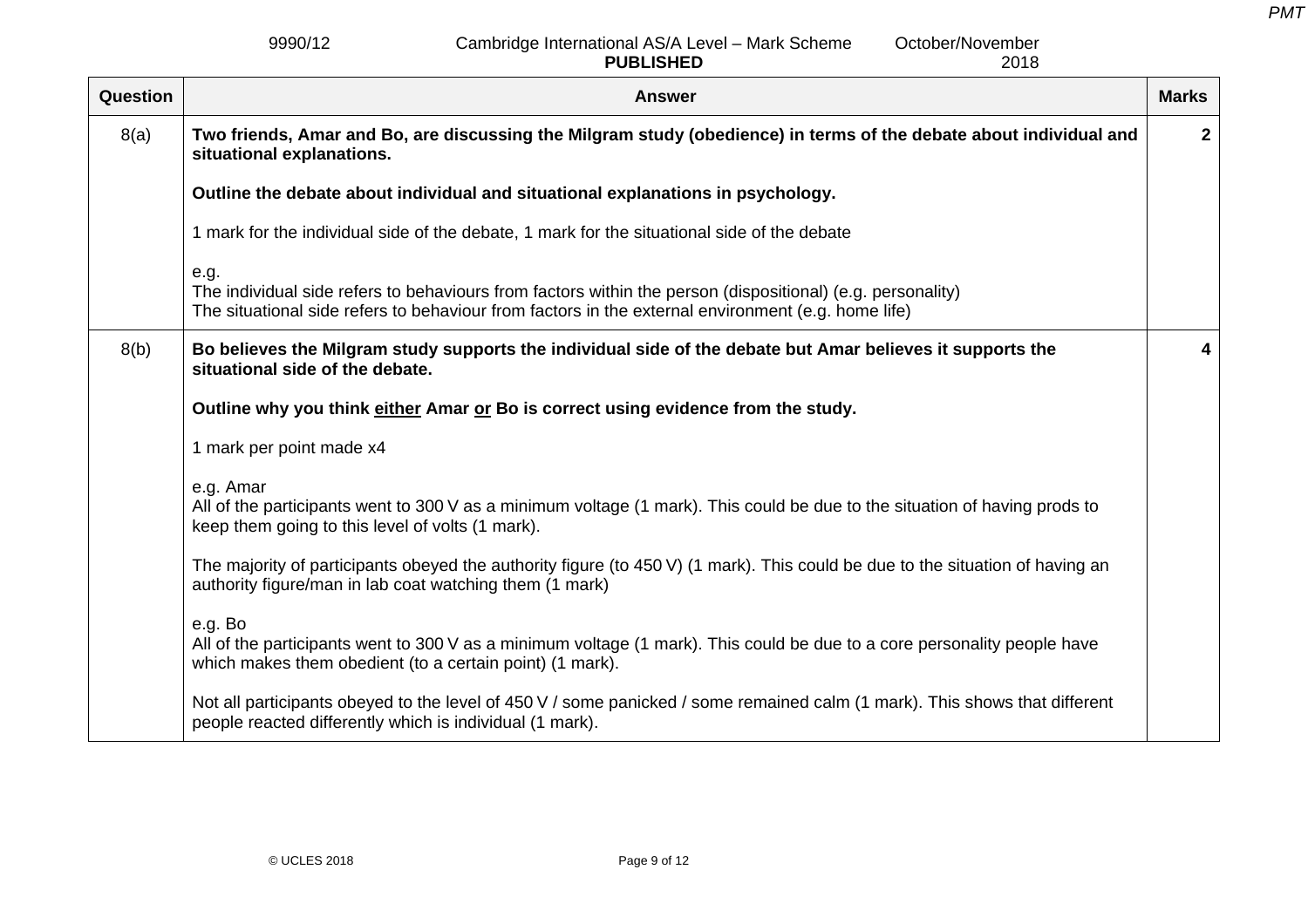9990/12 Cambridge International AS/A Level – Mark Scheme **PUBLISHED** October/November

2018

| Question | <b>Answer</b>                                                                                                                                                                                                                                                                                                                                                                                                                                                                                                                                                                         | <b>Marks</b> |
|----------|---------------------------------------------------------------------------------------------------------------------------------------------------------------------------------------------------------------------------------------------------------------------------------------------------------------------------------------------------------------------------------------------------------------------------------------------------------------------------------------------------------------------------------------------------------------------------------------|--------------|
| 9(a)     | In the Piliavin et al. study (subway Samaritans), there were a number of confederates playing different roles.                                                                                                                                                                                                                                                                                                                                                                                                                                                                        | 4            |
|          | Outline the roles of the confederates in this study.                                                                                                                                                                                                                                                                                                                                                                                                                                                                                                                                  |              |
|          | 1 mark for each correct point x4                                                                                                                                                                                                                                                                                                                                                                                                                                                                                                                                                      |              |
|          | The females (confederates) sat in the adjacent area (to record data);<br>The males (confederates) acted as if they were 'drunk' or 'ill' in the critical area;<br>The confederate (victim) had to collapse/fall over;<br>One of the males acted as a model and helped the victim (depending on the condition);<br>The model was positioned in either the adjacent or critical area;<br>One female (confederate) counted the number of individuals/total who helped/race, sex of helper;<br>The other female (confederate) coded the race/sex/location of people in the adjacent area. |              |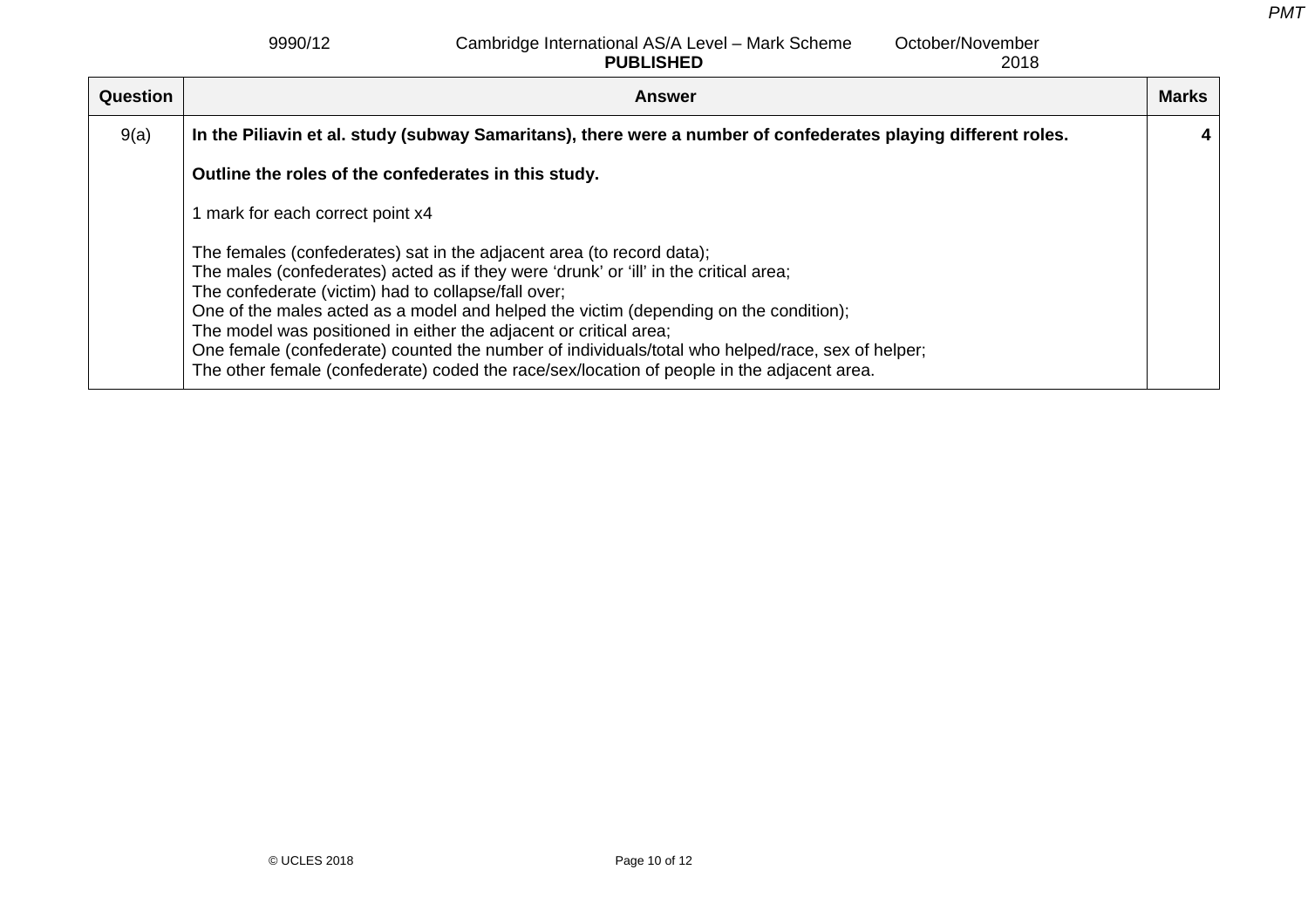2018

9990/12 Cambridge International AS/A Level – Mark Scheme **PUBLISHED**October/November

**Question Answer Marks 2016 19:00 Answer Marks 2016 19:00 Answer Marks 20:00 Answer Marks 20:00 Answer Marks 20:00** 9(b) **Explain what psychologists have learned about bystander behaviour using two results from the Piliavin et al. study.**  e.g. The (small) correlation between group size and helping behaviour was positive (rather than negative); People in groups of seven or more were consistently faster at responding than those in groups of 3. The correlation should have been negative as when group size increases, helping should decrease (if diffusion of responsibility was happening); Speed of helping should *decrease* with *increased* group size (if diffusion of responsibility was happening) e.g. In the no model present trials, 100% of the passengers came to help the victim who had a cane; This was irrespective of race of victim. This shows that people are willing to help someone who is perceived as being 'ill'; Therefore, people are likely to help others who look like they *need* help (and the problem is not self-inflicted). **Level Criteria for each result Marks** 4 The result presented has a meaningful comparison **and** the candidate clearly explains what we have learned about bystander behaviour **4**3 The result presented has a meaningful comparison **and** there is a brief attempt at explaining what we have learned about bystander behaviour; The result presented has **no** meaningful comparison **but** the candidate clearly explains what we have learned about bystander behaviour **3**2 The result presented has a meaningful comparison **but** there is no attempt at explanation; The result presented is not clear **but** there is an implicit attempt at explaining what we have learned about bystander behaviour **2**1 The result presented has **no** meaningful comparison **or** there is a basic attempt at explaining **1** 0 No creditworthy answer **0 8**